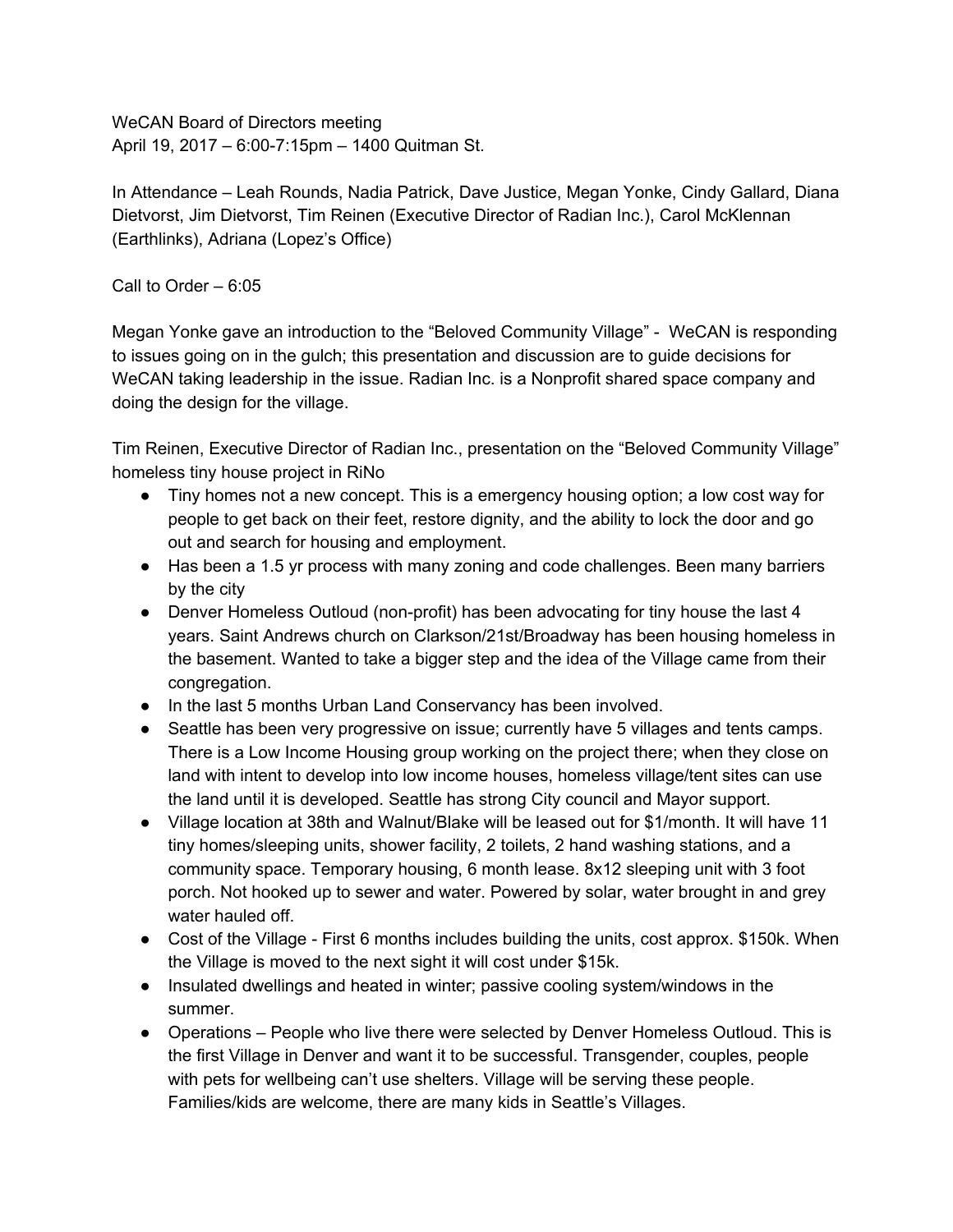- After 6 months, what happens? Zoning code, city has been working the last 4 months. Fits into 1 zoning classification, "undeclared temporary use". Use sight for 6 months, must vacate for 6 months. Sponsored by a faith-based org. idea is to rotate around different sites; whoever has land, churches, synagogues, etc.
- Currently working on what will happen in 6 months, want to move it somewhere new.
- People can move with the village, but it is not intended to be permanent. Social services are provided, indirect services.
- Proof of concept needed, city may allow it to be expanded. 30,000 affordable housing units are needed. Need to see the data of success.
- Funding has come from foundations, 30k in private donations. Partnerships aren't in place to have one in West Colfax right now.
- Earthlinks more people are coming in as currently homeless. Earthlinks has a 60% success rate of people getting stable housing. Need more section 8 housing, but few places are building it, the waiting list is 3 years. Homes are changing to market rate.
- Different types of homeless people that will not use shelters, have addiction, etc. A very complex issue.
- Studies are available to look at success rates. Seattle is a comparable market, influx of people and housing shortage.
- Safety issues in the Gulch drug use, setting fires in gulch.
- Walmart allows overnight cars, families are using this resource.
- Can this solve the West Colfax gulch problem? Main complaints are safety along gulch. Camping ban still in effect.
- Housing First model Utah model.
- Mental Health of Denver housing the people chosen were the 300 who have used many resources.
- Seattle has a zero tolerance with drugs and alcohol. Not the model here, everyone responsible for themselves, self governed with outside support. There are guidelines and code of conduct; violators get kicked out.
- Hard to get employment when you're moving around, still need to do laundry, eat. Having a house with a locking door allows them to get back on their feet.
- Laundry truck project will be plugged into community
- Next location discussions close to resources, possibly St. Andrews, other churches have asked to host. Need 1/3 acre, structure 10' apart for fire, 350 gallon tanks pumped from shower and hauled off, ADA shower, one unit with ADA ramp.
- Lots of community engagement involved in this project.
- Mayor Hancock asked for this proposal to be done, off the record many council members are in favor. Idea is for it to be dispersed throughout the city, with all neighborhoods participating. Right now it hardly makes a dent in the homeless problem, but if expanded it really could make a dent.